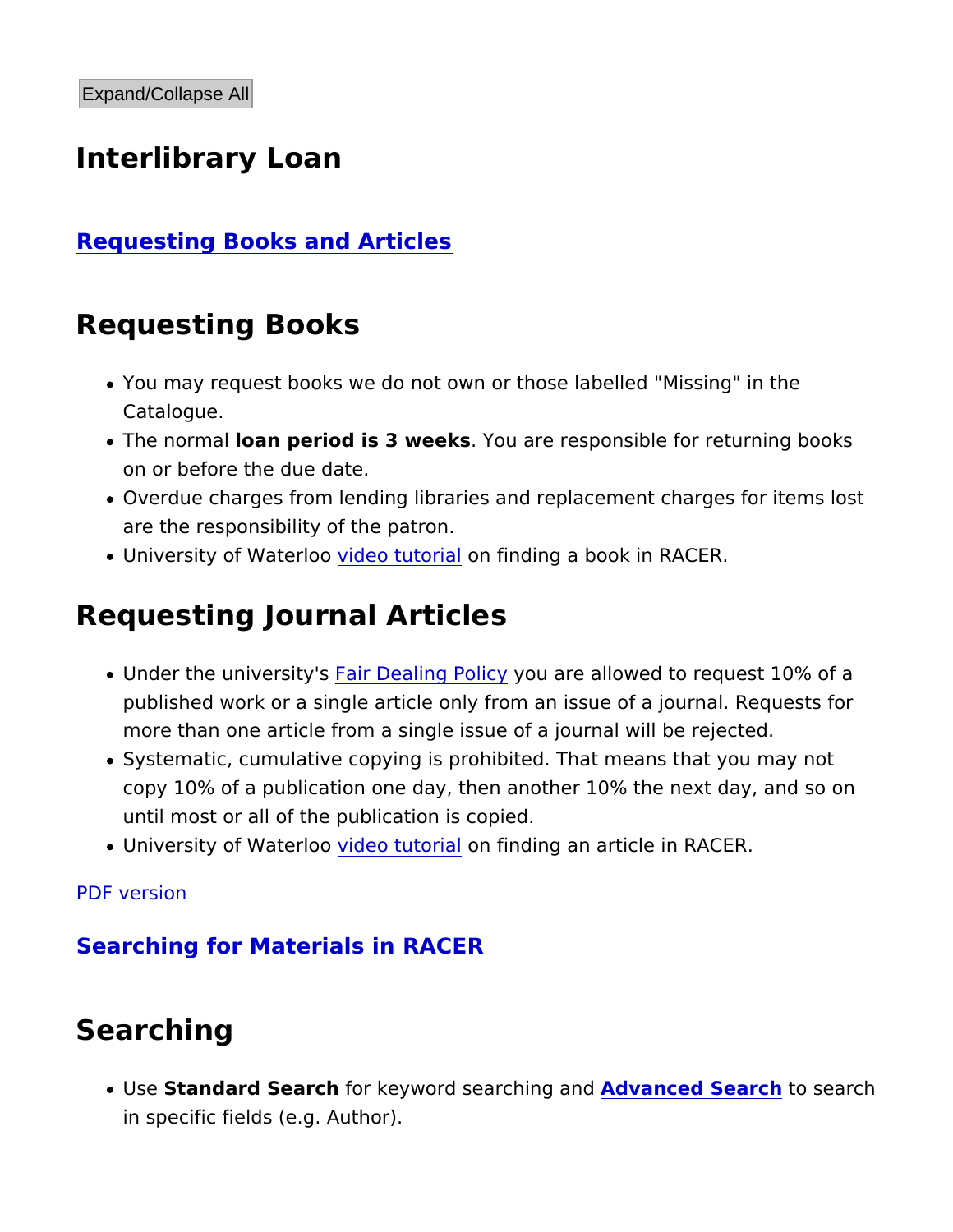- Always include McMaster in the collection of libraries you sea many collections will slow down your search.
- $\bullet$  From your search resuDtest, aclist  $\bullet$  crify that an item is the one y want.
- If there are no matches, try selecting different libraries or fill form.
- Clic Get it for the item you wish to get. Only select one record items will appear.

VisisCholars Portal - Searchifrog Rh&CE Retailed instructions.

### Requesting a PubMed article

- $\bullet$  Put th $\overline{\text{PeM}}$  ID in th $\text{Vec}$  Steld (e.g. PMID 23478912).
- If using a payment method other than the one selected at regi necessary information oites thield.

#### [PDF vers](https://library.mcmaster.ca/print/pdf/node/17010)ion

#### Requesting Theses

Many dissertations are available online, so check these resources request through RACER.

- [McMaster Library Ca](http://library.mcmaster.ca/catalogue/)talogue
- [Digital Commons \(McMaster's Instituti](http://digitalcommons.mcmaster.ca/ )onal Repository)
- [Thesis Canada](http://www.collectionscanada.gc.ca/thesescanada/index-e.html) Ponttalins abstracts of Canadian theses since 19 versions are available from 1998-2002.
- ProQuest Dissertations  $\&$  The ensual destruation and author and  $\bm{\mathsf{a}}$ to almost all American dissertations accepted at an accredited 1861. Masters theses have been selectively indexed since 196 included for doctoral dissertation records from July 1980 to th addition, the database serves to disseminate citations for tho Canadian dissertations and an increasing number of papers ac institutions abroad. Professional (e.g., M.D., LL. D.) and hono not included.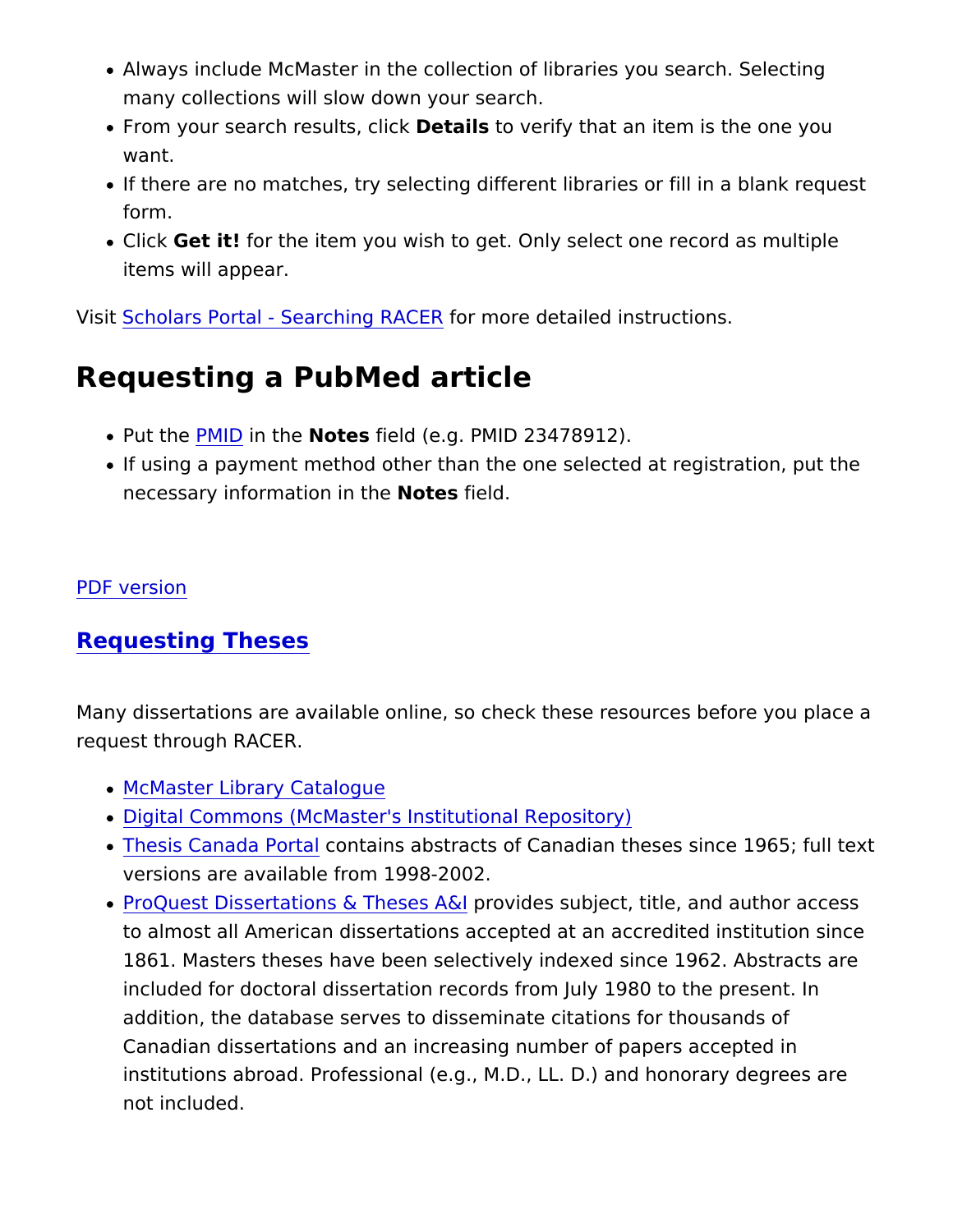- [EthOS \(Electronic Theses On](http://www.ethos.ac.uk/)lprovSdesidegital access to disser from UK universities. Oxford and Cambridge universities do no this service. Free login and registration is required to search
- [Australasian Digital Thes](http://www.caul.edu.au/caul-programs/australasian-digital-theses)is r B vides maccess to theses from Aust and New Zealand institutions. Up to 5,000 available for free d
- $\bullet$  [Open Access Theses and D](https://oatd.org/)is $\text{S\&ATE}$  to ansently indexes 4,477,322 theses and dissertations.
- [DART-Europe E-thes](http://www.dart-europe.eu/)eps Poindes free online copies of dissertations and  $\overline{a}$ many European countries, including some not found by Global
- [Global ETD \(Electronic Thesis and Dis](http://search.ndltd.org/)sleord & sidon) Sree rolmline copies of dissertations.
- . [OpenGr](http://www.opengrey.eu/)eovffers documents of many kinds from a range of Europ freely available online. You can filter your results by running then selecting "doc type=thesis".
- . [College Art Association: list of dissertations com](http://www.caareviews.org/dissertations)pleted aids of in of PhD dissertations in art history and visual studies from US institutions. You can browse titles by subject category or year themselves are not available via this site.
- . World Catinds hard-copy dissertations from libraries around the running your search, you can filter your results to find dissert
- [PQDT O](https://pqdtopen.proquest.com/search.html)pesna service offered by ProQuest's UMI Dissertation F authors of these dissertations and theses have opted to publis
- Many Universities are digitizing and hosting theses from their and making those available to the public at no charge. You ca locate an institution's repository, or yD urencito phrovioly Obpeen  $Reposition 8ASE$  database that contains records from 2000+ repositories.

If your dissertation isn't available through any of the above optio it through L/Racer

[PDF vers](https://library.mcmaster.ca/print/pdf/node/17010)ion

Filling in a Blank Request Form

- . ClicBlank Requestorm und Vey Accound n the left side of the scree
- For Journal ArticlesP, hoohtoocopey For Books, choosoew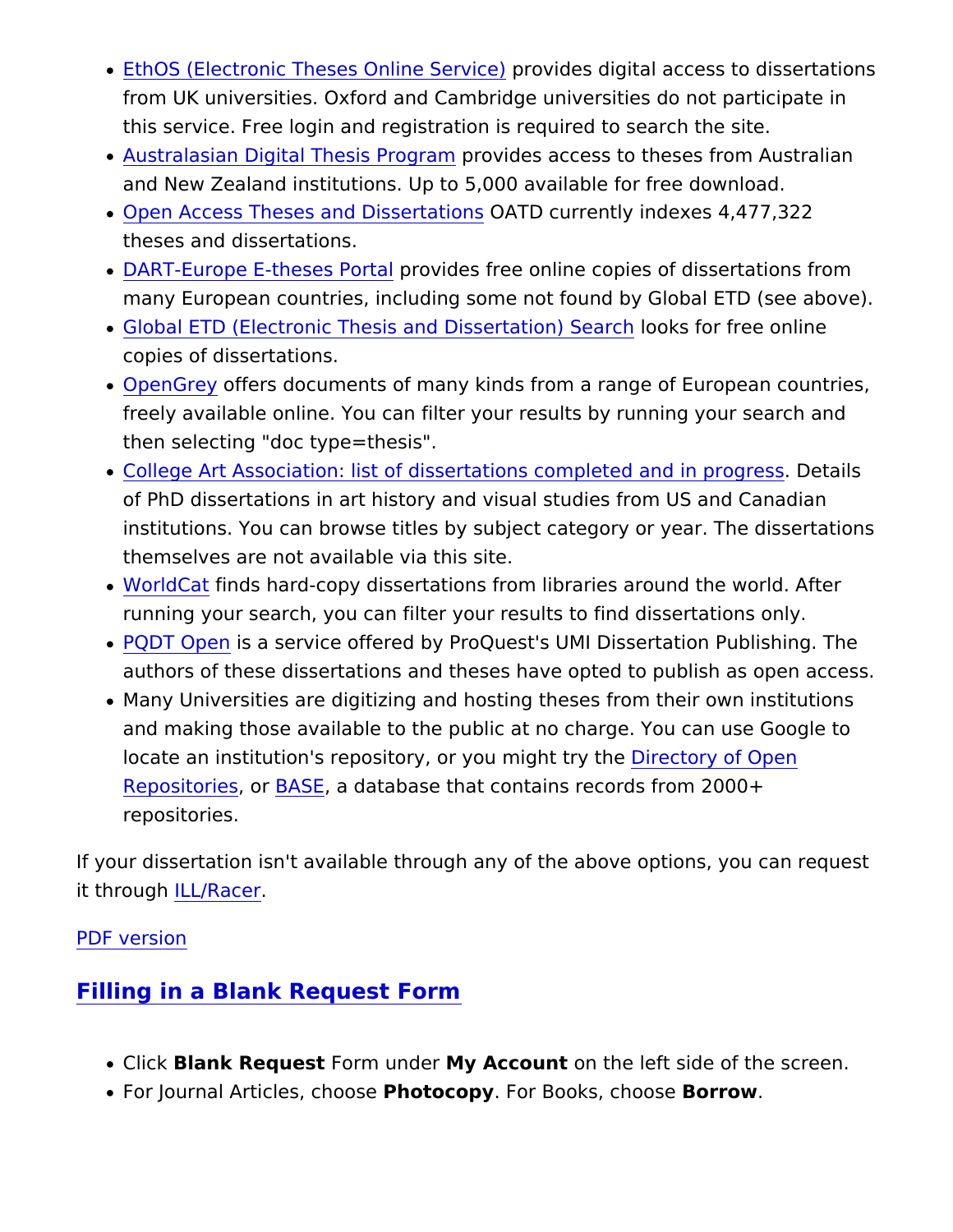• University of Waterloo videoctubating a meqfuoes that erials not in RACER.

[PDF vers](https://library.mcmaster.ca/print/pdf/node/17010)ion

Pickups and Notifications

# Pickup

- Mills, Innis, and Thode users can pick up their items from the Desk, and return them to any of the three libraries.
- Articles are sent electronically via email if publishing licensir
- There issuado charge for any item not picwetchion p3 weeks of email notification.

## Notification

You will receive an email when:

- the item you have requested has arrived.
- additional information is needed.
- the item is held in a McMaster library.
- a request has been cancelled.

### [PDF vers](https://library.mcmaster.ca/print/pdf/node/17010)ion

Tracking or cancelling your RACER request

# Cancelling a request

- $\bullet$  Login to RACER an Moyg Retopuests
- . On the Requests List, click "Cancel" beside the request you w If a request is no longer listed, it may be too late to cancel it